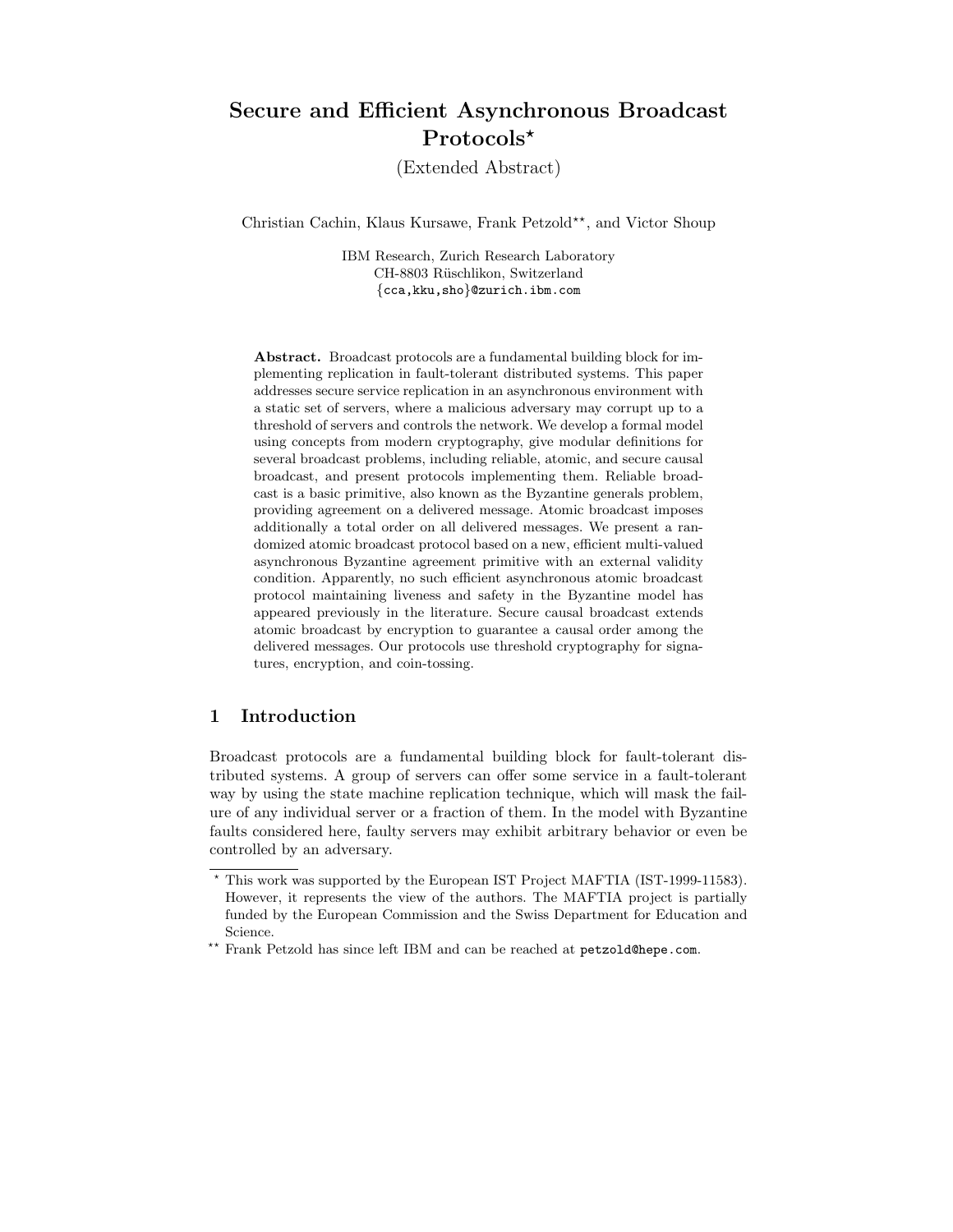In this paper, we present a modular approach for building robust broadcast protocols that provide reliability (all servers deliver the same messages), atomicity (a total order on the delivered messages), and secure causality (a notion that ensures no dishonest server sees a message before it is scheduled by the system). An important building block is a new protocol for multi-valued Byzantine agreement with "external validation." Our focus is on methods for distributing secure, trusted services on the Internet with the goal of increasing their availability and security. Cryptographic operations are exploited to a greater extent than previously for such protocols because we consider them to be relatively cheap, in particular compared to the message latency on the Internet.

We do not make any timing assumptions and work in a purely asynchronous model with a static set of servers and no probabilistic assumptions about message delays. Our protocols rely on a trusted dealer that is used once to set up the system, but they do not use any additional external constructs later (such as failure detectors or stability mechanisms). We view this as the standard cryptographic model for a distributed system with Byzantine faults. These choices maintain the safety of the service even if the network is temporarily disrupted. This model also avoids the problem of having to assume synchrony properties and to fix timeout values for a network that is controlled by an adversary; such choices are difficult to justify if safety and also security depend on them.

Despite the practical appeal of the asynchronous model, not much research has concentrated on developing efficient asynchronous protocols or implementing practical systems that need consensus or Byzantine agreement. Often, developers of distributed systems avoid the approach because of the result of Fischer, Lynch, and Paterson [9], which shows that consensus is not reachable by protocols that use an a priori bounded number of steps, even with crash failures only. But the implications of this result should not be overemphasized. In particular, there are randomized solutions that use only a *constant expected* number of asynchronous "rounds" to reach agreement [15, 7, 3]. Moreover, by employing modern, efficient cryptographic techniques and by resorting to the random oracle model, this approach has recently been extended to a practical yet provably secure protocol for cryptographic Byzantine agreement that withstands the maximal possible corruption [6].

Two basic broadcast protocols are reliable broadcast (following Bracha and Toueg [4]), which ensures that all servers deliver the same messages, and a variation of it that we call *consistent broadcast*, which only provides agreement among the actually delivered messages. The consistent broadcast primitive used here is particularly useful in connection with a verifiability property for the delivered messages, which ensures that a party can transfer a "proof of delivery" to another party in a single flow.

The efficient randomized agreement protocols mentioned before work only for binary decisions (or for decisions on values from small sets). In order to build distributed secure applications, this is not sufficient. One also needs agreement on values from large sets, in particular for ordering multiple messages. We propose a new multi-valued Byzantine agreement protocol with an external validity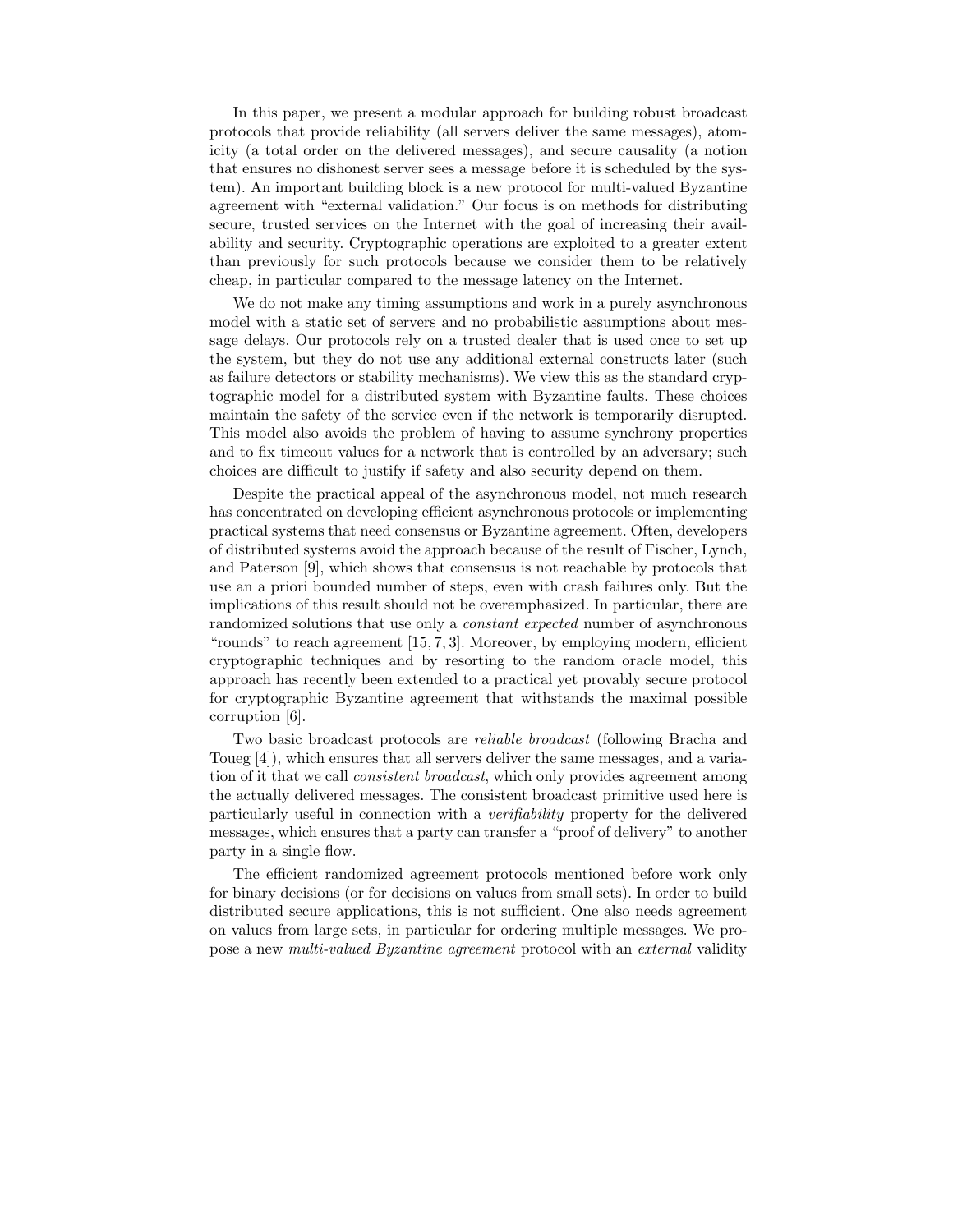condition and show how it can be used for implementing atomic broadcast. External validity ensures that the decision value is acceptable to the particular application that requests agreement; this corrects a drawback of earlier agreement protocols for multi-valued agreement, which could decide on illegal values. Both protocols use digital signatures and additional cryptographic techniques.

The multi-valued Byzantine agreement protocol invokes only a constant expected number of binary Byzantine agreement sub-protocols on average and achieves this by using a cryptographic common coin protocol in a novel way. It withstands the maximal possible corruption of up to one third of the parties and has expected quadratic message complexity (in the number of parties), which is essentially optimal.

Our atomic broadcast protocol guarantees that a message from an honest party cannot be delayed arbitrarily by an adversary as soon as a minimum number of honest parties are aware of that message. The protocol invokes one multi-valued Byzantine agreement per batch of payload messages that is delivered. An analogous reduction of atomic broadcast to consensus in the crash-fault model has been described by Chandra and Toueg [8], but it cannot be directly transferred to the Byzantine setting.

We also define and implement a variation of atomic broadcast called *secure* causal atomic broadcast. This is a robust atomic broadcast protocol that tolerates a Byzantine adversary and also provides secrecy for messages up to the moment at which they are guaranteed to be delivered. Thus, client requests to a trusted service using this broadcast remain confidential until they are answered by the service and the service processes the requests in a causal order. This is crucial in our asynchronous environment for applying the state machine replication method to services that involve confidential data.

Secure causal atomic broadcast works by combining an atomic broadcast protocol with robust threshold decryption. The notion and a heuristic protocol were proposed by Reiter and Birman [17], who called it "secure atomic broadcast" and also introduced the term "input causality" for its main property. Recent progress in threshold cryptography allows us to present an efficient robust protocol together with a security proof in the random oracle model.

In accordance with the comprehensive survey of fault-tolerant broadcasts by Hadzilacos and Toueg [10], we define and implement our protocols in a modular way, with reliable and consistent broadcasts and Byzantine agreement as primitives. This leads to the following layered architecture:

| Secure Causal Atomic Broadcast           |  |
|------------------------------------------|--|
| Atomic Broadcast                         |  |
| Multi-valued Byzantine Agreement         |  |
| Broadcast Primitives Byzantine Agreement |  |

Important for the presentation of our broadcast protocols is our formal model of a modular protocol architecture, where a number of potentially corrupted parties communicate over an insecure, asynchronous network; it uses complexitytheoretic concepts from modern cryptography. This makes it possible to easily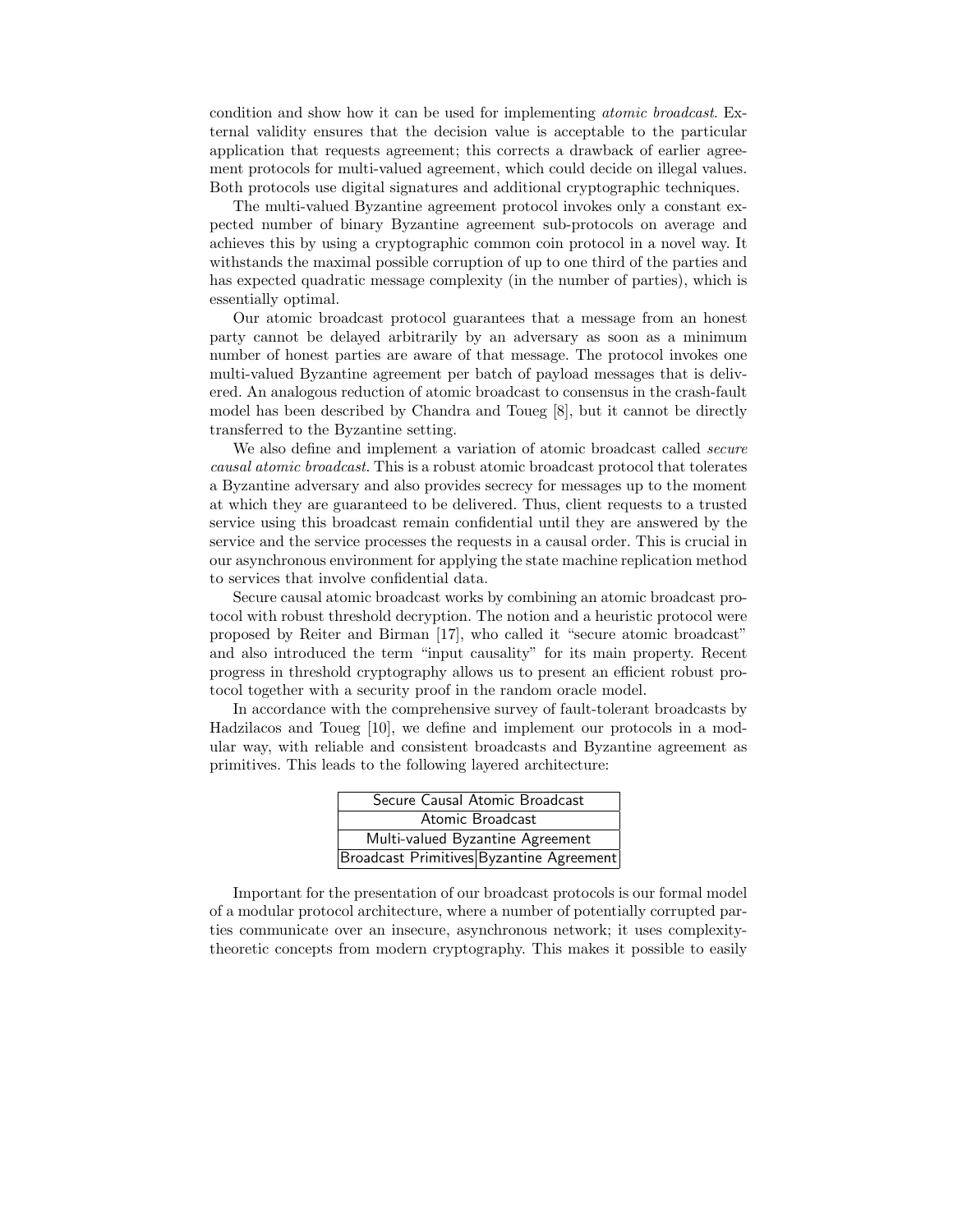integrate the formal notions for encryption, signatures, and other cryptographic tools with distributed protocols. The model allows for quantitative statements about the running time and the complexity of protocols; the essence of our definition is to bound the number of steps taken by participants on behalf of a protocol independently from network behavior. In view of the growing importance of cryptography for secure distributed protocols, a unified formal model for both is a contribution that may be of independent interest.

Organization of the Paper. For lack of space, only the most important results are described in this extended abstract. It begins with a brief account of the formal model and definitions for binary Byzantine agreement and consistent broadcast. Then it presents validated Byzantine agreement and an implementation for the multi-valued case, which is extended to atomic broadcast. More details, in particular the formal model, detailed definitions and proofs, the discussion of related work, and the descriptions of reliable broadcast and secure causal atomic broadcast, can be found in the full version [5].

# 2 Model

#### 2.1 Overview of the Formal Model

Our system consists of a collection of  $n$  interactive Turing machines, of which t are (statically) corrupted by an adversary, modeled by an arbitrary Turing machine. There is a trusted dealer that has distributed some cryptographic keys initially, but it is not used later. Our model differs in two respects from other models traditionally used in distributed systems with Byzantine faults: (1) In order to use the proof techniques of complexity-based cryptography, our model is computational: all parties and the adversary are constrained to perform only feasible, i.e., polynomial-time, computations. This is necessary for using formal notions from cryptography in a meaningful way. (2) We make no assumptions about the network at all and leave it under complete control of the adversary. Our protocols work only to the extent that the adversary delivers messages faithfully. In short, the network is the adversary. The differences become most apparent in the treatment of termination, for which we use more concrete conditions that together imply the traditional notion of "eventual" termination.

We define termination by bounding a *statistic* measuring the amount of work that honest, uncorrupted parties do on behalf of a protocol. In particular, we use the communication complexity of a protocol for this purpose, which is defined as the length of all protocol messages that are "associated" to the protocol instance. We use the term *protocol message* for messages that the parties send to each other to implement a protocol, in contrast to the payload messages that are the subject of the (reliable, consistent, atomic . . .) broadcasts among all parties. The specification of a protocol requires certain things to happen under the condition that all protocol messages have been delivered; thus, bounding the length (and also the number) of protocol messages generated by uncorrupted parties ensures that the protocol has actually terminated under this condition. As usual in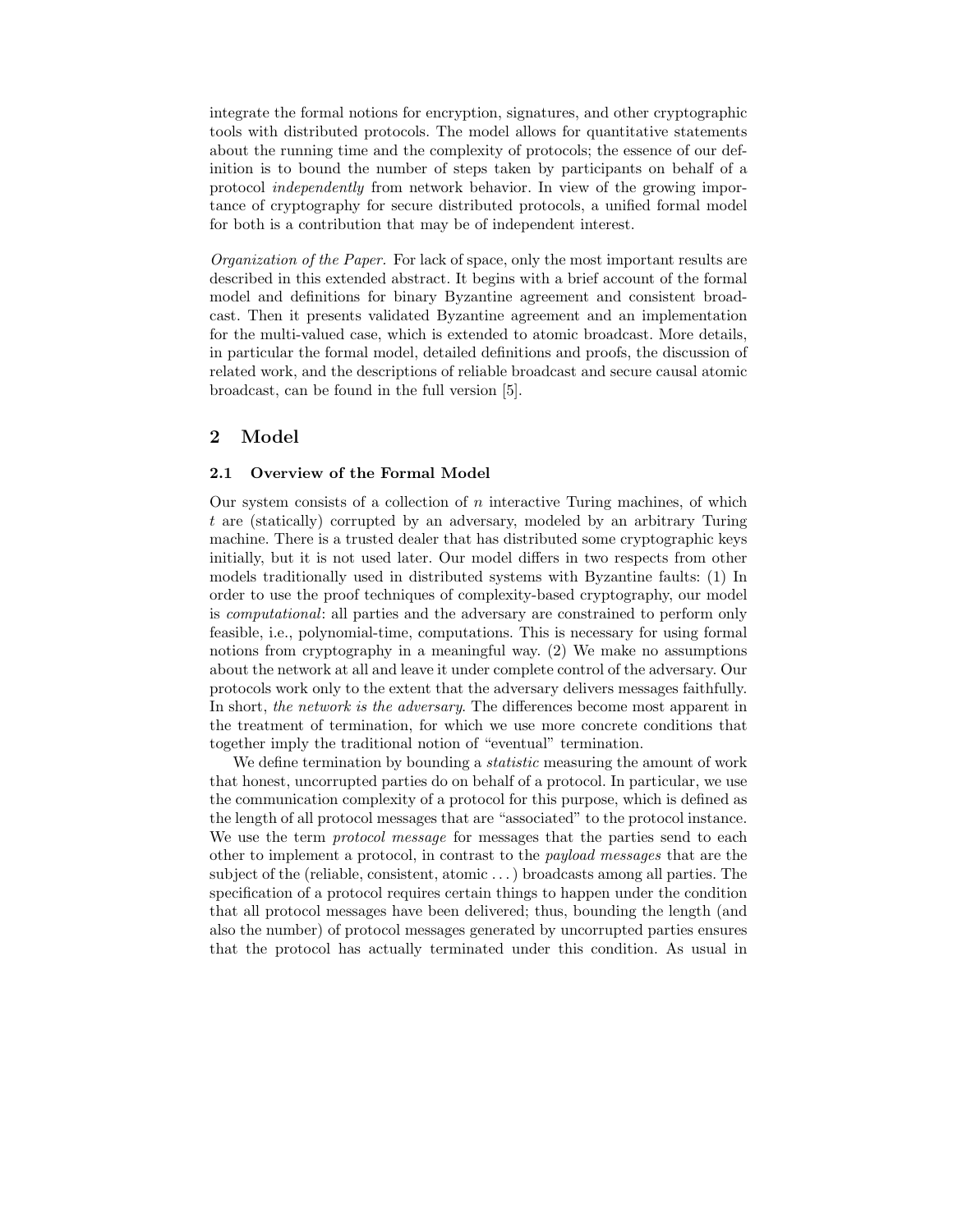cryptography, we prove security with respect to all polynomial-time adversaries. Our notion of an efficient (deterministic) protocol requires that the statistic is uniformly bounded by a fixed polynomial independent of the adversary. We also define the corresponding notion of a probabilistically uniformly bounded statistic for randomized protocols; the expected running time of such a protocol can be derived from this. Both notions are closed under modular composition of protocols, which is not trivial for randomized protocols.

Our model uses the adversary in two roles: to invoke new instances of a protocol through input actions (as an application might do) and to deliver protocol messages (modeling the network).

For simplicity, all protocol messages delivered by the adversary are assumed to be authenticated (implementing this is straightforward in our model).

#### 2.2 Byzantine Agreement

We give the definition of (binary) Byzantine agreement (or consensus in the crash-fault model) here as it is needed for building atomic broadcast protocols. It can be used to provide agreement on independent transactions.

The Byzantine agreement protocol is activated when the adversary delivers an input action to  $P_i$  of the form  $(ID, \text{in}, \text{propose}, v)$ , where  $v \in \{0, 1\}$ . When this occurs, we say  $P_i$  proposes v for transaction ID. A party terminates the Byzantine agreement protocol (for transaction  $ID$ ) by generating an output action of the form  $(ID, \text{out}, \text{decide}, v)$ . In this case, we say  $P_i$  decides v for transaction ID. Let any protocol message with tag ID or ID  $\ldots$  that is generated by an honest party be associated to the agreement protocol for ID.

Definition 1 (Byzantine agreement). A protocol solves Byzantine agreement if it satisfies the following conditions except with negligible probability:

- Validity: If all honest parties that are activated on a given ID propose v, then any honest party that terminates for ID decides  $v^{\dagger}$ .
- Agreement: If an honest party decides v for ID, then any honest party that terminates decides v for ID.
- Liveness: If all honest parties have been activated on ID and all associated messages have been delivered, then all honest parties have decided for ID.
- Efficiency: For every ID, the communication complexity for ID is probabilistically uniformly bounded.

#### 2.3 Cryptographic Primitives

Apart from ordinary digital signature schemes, we use collision-free hashing, pseudo-random generators, robust non-interactive dual-threshold signatures [18], threshold public-key encryption schemes [19], and a threshold pseudo-random function [13, 6]. Definitions can be found in the full version [5].

 $^{\rm 1}$  We use the term "validity" for this condition in accordance with most of the literature on Byzantine agreement. Alternatively, one might also adopt the terminology of fault-tolerant broadcasts [10] and instead call it "integrity," to emphasize that it is a general safety condition (in contrast to a liveness condition).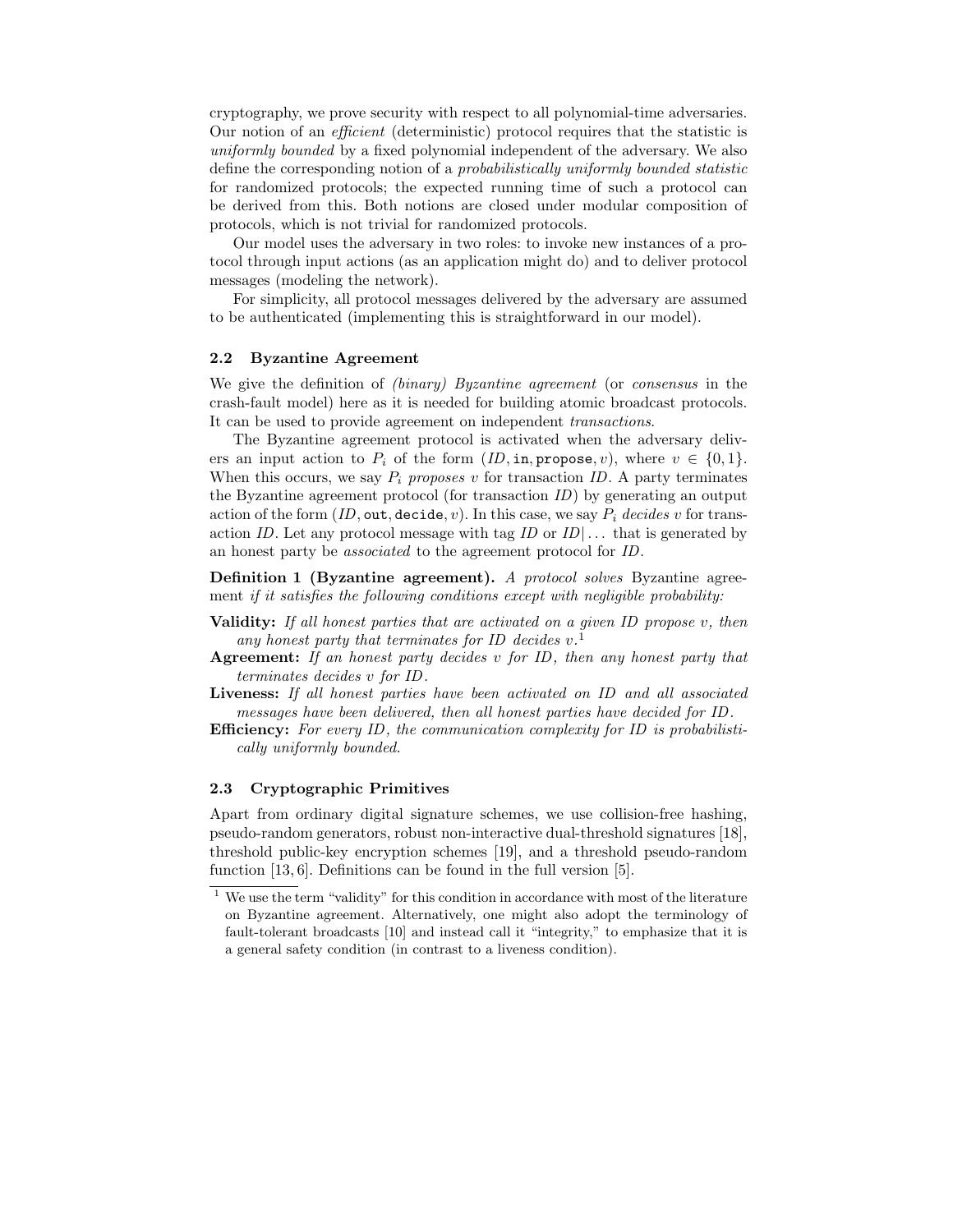# 3 Broadcast Primitives: Verifiable Consistent Broadcast

Our multi-valued agreement protocol builds on top of a consistent broadcast protocol, which is a relaxation of Byzantine reliable broadcast [12]. Consistent broadcast provides a way for a distinguished party to send a message to all other parties such that two parties never deliver two conflicting messages for the same sender and sequence number. In other words, it maintains consistency among the actually delivered payloads with the same senders and sequence numbers, but makes no provisions that two parties do deliver the payloads. Such a primitive has also been used by Reiter [16].

Broadcasts are parameterized by a tag ID, which can also be thought of as identifying a broadcast "channel," augmented by the identity of the sender,  $i$ , and by a sequence number s. We restrict the adversary to submit a request for consistent broadcast tagged with ID.j.s to  $P_i$  only if  $i = j$  and at most once for every sequence number.

A consistent broadcast protocol is activated when the adversary delivers an input action to  $P_j$  of the form  $(ID.j.s, in, c$ -broadcast, m, with  $m \in \{0,1\}^*$ and  $s \in \mathbb{N}$ . When this occurs, we say  $P_j$  consistently broadcasts m tagged with ID.j.s. Only the sender  $P_i$  is activated like this. The other parties are activated when they perform an explicit open action for instance ID.j.s in their role as receivers (this occurs implicitly in our system model when they **wait for** an output tagged with  $ID.j.s$ .

A party terminates a consistent broadcast of m tagged with  $ID.j.s$  by generating an output action of the form  $(ID.j.s., out, c-deliver, m)$ . In this case, we say  $P_i$  consistently delivers m tagged with ID.j.s. For brevity, we also the terms c-broadcast and c-deliver.

Definition 2 (Authenticated Consistent Broadcast). A protocol for authenticated consistent broadcast satisfies the following conditions except with negligible probability:

- Validity: If an honest party has c-broadcast m tagged with  $ID.j.s.$ , then all honest parties c-deliver m tagged with ID.j.s, provided all honest parties have been activated on ID.j.s and the adversary delivers all associated messages.
- Consistency: If some honest party c-delivers m tagged with ID.j.s and another honest party c-delivers m' tagged with ID.j.s, then  $m = m'$ .
- Authenticity: For all ID, senders j, and sequence numbers s, every honest party c-delivers at most one message m tagged with ID.j.s. Moreover, if  $P_j$ is honest, then m was previously c-broadcast by  $P_j$  with sequence number s.
- **Efficiency:** For any  $ID$ , sender  $j$ , and sequence number  $s$ , the communication complexity of instance ID.j.s is uniformly bounded.

The provision that the "adversary delivers all associated messages" is our quantitative counterpart to the traditional "eventual" delivery assumption.

A party  $P_i$  that has delivered a payload message using consistent broadcast may want to inform another party  $P_j$  about this. Such information might be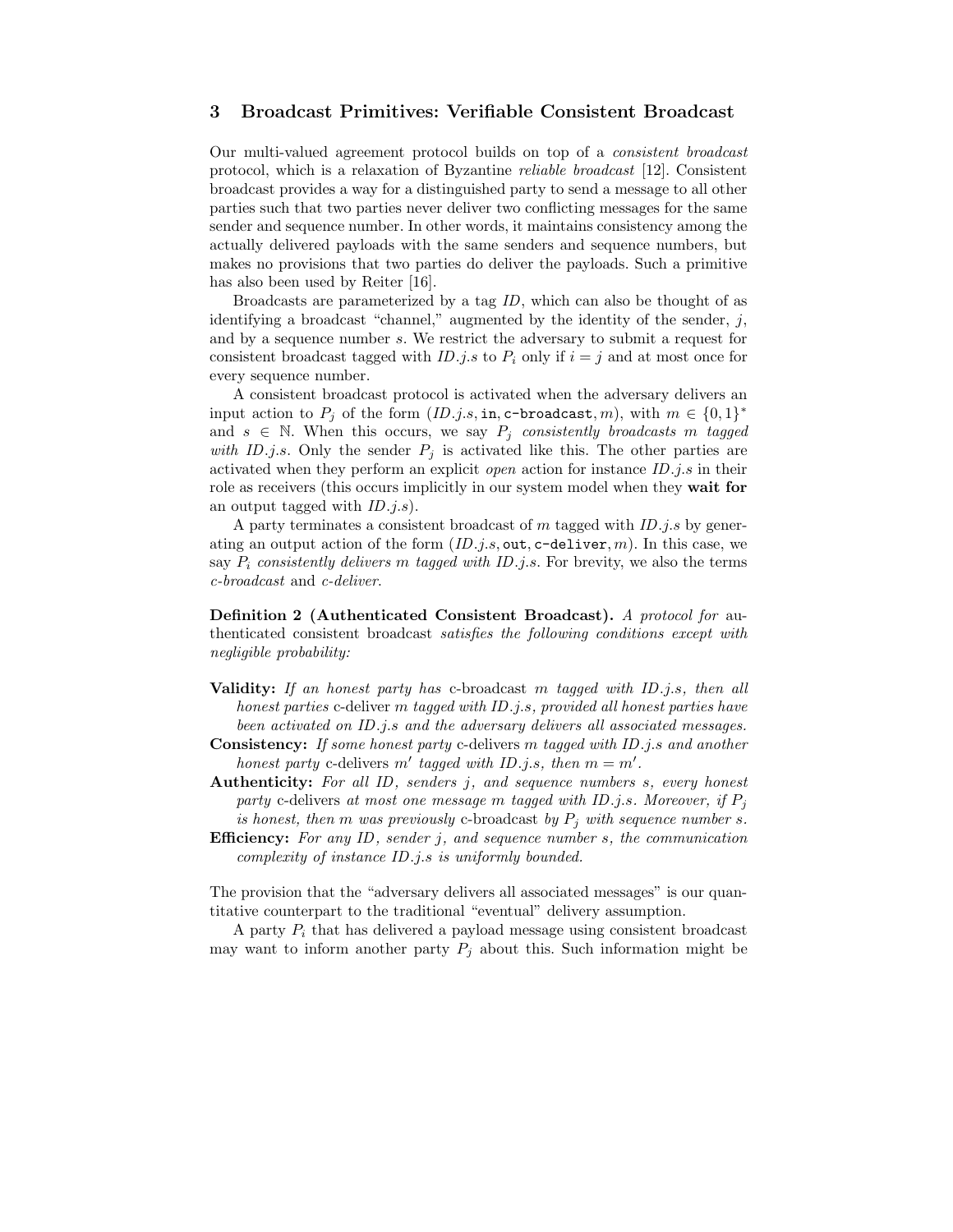useful to  $P_j$  if it has not yet delivered the message, but can exploit this knowledge to deliver the payload message itself, maintaining consistency. We call this property the verifiability of a consistent broadcast.

Informally, we use *verifiability* like this: when  $P_j$  claims that it is not yet in a state to *c*-deliver a particular payload message  $m$ , then  $P_i$  can send a single protocol message to  $P_i$  and when  $P_j$  processes this, it will *c-deliver* m immediately.

Definition 3 (Verifiability). A consistent broadcast protocol is called verifiable if the following holds, except with negligible probability: When an honest party has c-delivered m tagged with ID.j.s, then it can produce a single protocol message M that it may send to other parties such that any other honest party will c-deliver m tagged with ID.j.s upon receiving M (provided the other party has not already done so before).

We call M the message that *completes* the verifiable broadcast. This notion implies that there is a polynomial-time computable predicate  $V_{ID,j,s}$  that the receiving party can apply to an arbitrary bit string for checking if it constitutes a message that completes a verifiable broadcast tagged with ID.j.s.

A protocol for verifiable authenticated consistent broadcast (denoted VCBC) is given in the full version [5]. It is inspired by the "echo broadcast" of Reiter [16] and based on a threshold signature scheme. Its message complexity is  $O(n)$  and its bit complexity is  $O(n(|m|+K))$ , assuming the length of a threshold signature and a signature share is at most K bits.

### 4 Validated Byzantine Agreement

The standard notion of validity for Byzantine agreement implements a binary decision and requires that only if all honest parties propose the same value, this is also the agreement value. No particular outcome is guaranteed otherwise. Obviously, this still ensures that the agreement value was proposed by some honest party for the binary case. But it does not generalize to multi-valued Byzantine agreement, and indeed, all previous protocols for multi-valued agreement [15, 20, 14] may fall back to a default value in this case, and decide for a value that no honest party proposed.

We solve this problem by introducing an *external validity* condition, which requires that the agreement value is legal according to a global, polynomial-time computable predicate, known to all parties and determined by the particular higher-level application.

Validated Byzantine agreement generalizes the primitive of agreement on a core set [2], which is used in the information-theoretic model for a similar purpose (a related protocol was also developed by Ben-Or and El-Yaniv [1]).

#### 4.1 Definition

Suppose there is a global polynomial-time computable predicate  $Q_{ID}$  known to all parties, which is determined by an external application. Each party may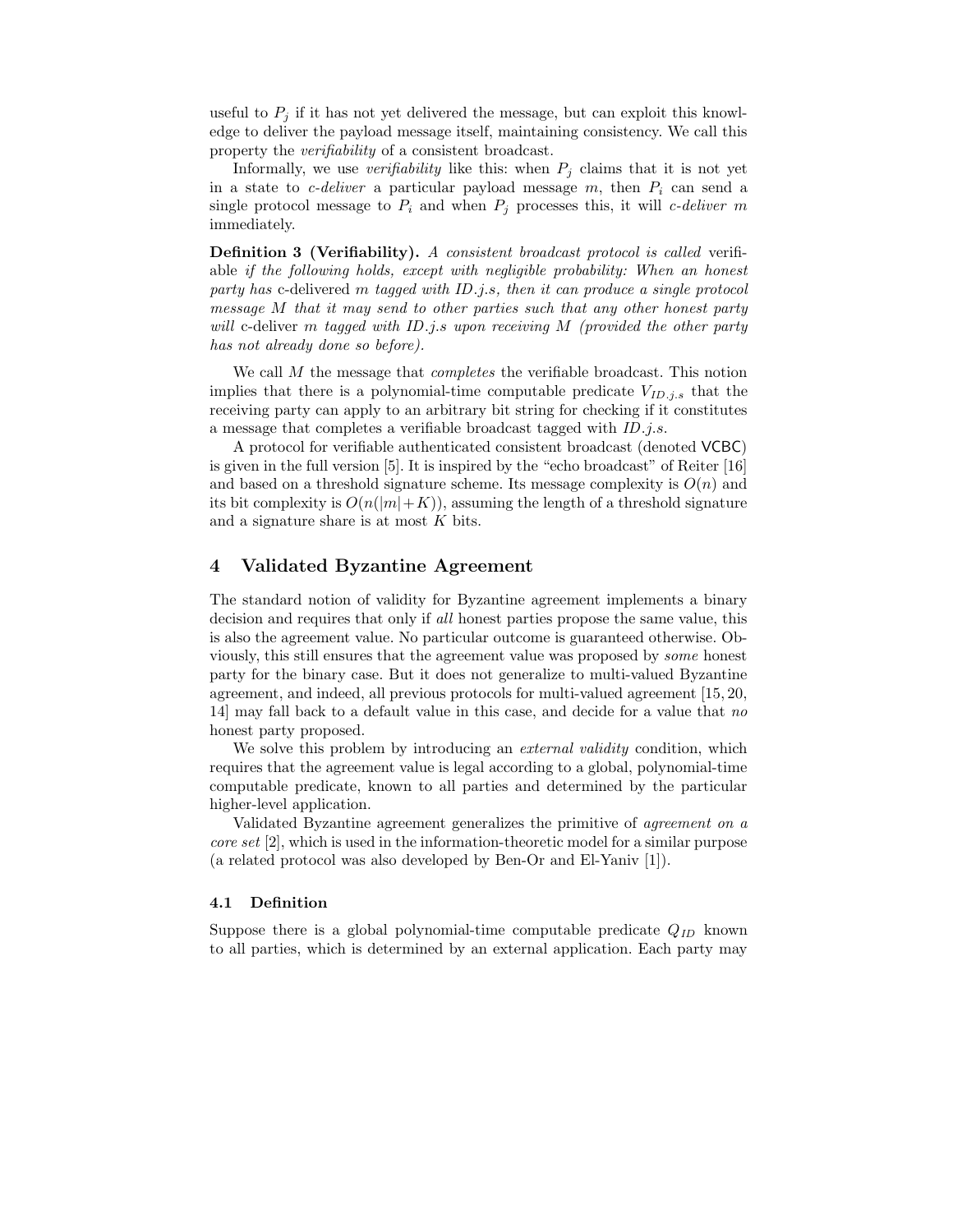propose a value v that should satisfy  $Q_{ID}$  and perhaps contains validation information. The agreement domain is not restricted to binary values.

A validated Byzantine agreement protocol is activated by a message of the form  $(ID, in, v\text{-propose}, v)$ , where  $v \in \{0, 1\}^*$ . When this occurs, we say  $P_i$ proposes v for transaction ID. We assume the adversary activates all honest parties on a given ID at most once. W.l.o.g., honest parties propose values that satisfy  $Q_{ID}$ .

A party terminates a validated Byzantine agreement protocol by generating a message of the form  $(ID, \text{out}, \text{v-decide}, v)$ . In this case, we say  $P_i$  decides v for transaction ID.

We say that any protocol message with tag ID that was generated by an honest party is *associated* to the validated Byzantine agreement protocol for ID. An agreement protocol may also invoke sub-protocols for low-level broadcasts or for Byzantine agreement; in this case, all messages associated to those protocols are associated to ID as well (such messages have tags with prefix  $ID | \dots$ ).

Definition 4 (Validated Byzantine Agreement). A protocol solves validated Byzantine agreement with predicate  $Q_{ID}$  if it satisfies the following conditions except with negligible probability:

- External Validity: Any honest party that terminates for ID decides v such that  $Q_{ID}(v)$  holds.
- Agreement: If some honest party decides v for ID, then any honest party that terminates decides v for ID.
- Liveness: If all honest parties have been activated on ID and all associated messages have been delivered, then all honest parties have decided for ID.
- Integrity: If all parties follow the protocol, and if some party decides v for ID, then some party proposed v for ID.
- Efficiency: For every ID, the communication complexity for ID is probabilistically uniformly bounded.

A variation of the validity condition is that an application may prefer one class of decision values over others. Such an agreement protocol may be biased and always choose the preferred class in cases where other values would have been valid as well.

Validated Byzantine agreement is often used with arguments that consist of a "value" part v and a separate "proof"  $\pi$  that establishes the validity of v. If v is a single bit, we call this the problem of binary validated agreement; a protocol for this task is used below.

In fact, we will need a binary validated agreement protocol that is "biased" towards 1. Its purpose is to detect whether there is some validation for 1, so it suffices to guarantee termination with output 1 if  $t + 1$  honest parties know the corresponding information at the outset. Formally, a binary validated Byzantine agreement protocol biased towards 1 is a protocol for validated Byzantine agreement on values in  $\{0, 1\}$  such that the following condition holds:

**Biased Validity:** If at least  $t+1$  honest parties propose  $v = 1$  then any honest party that terminates for ID decides  $v = 1$ .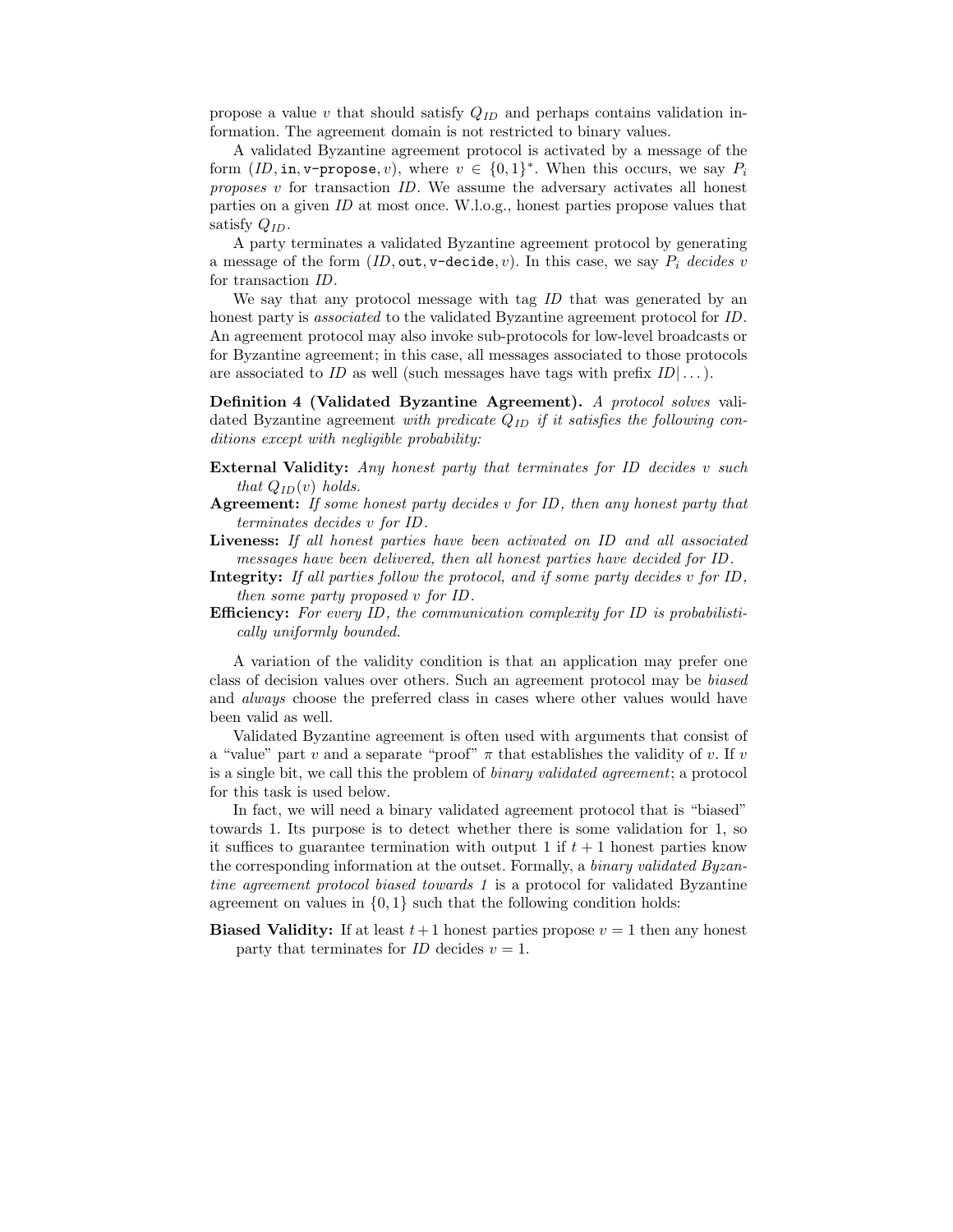We describe two related protocols for multi-valued validated Byzantine agreement below: Protocol VBA, described in Section 4.3, needs  $O(n)$  rounds and invokes  $O(n)$  binary agreement sub-protocols; this can be improved to a constant expected number of rounds, resulting in Protocol VBAconst, which is described in Section 4.4. But first we discuss the binary case.

#### 4.2 Protocols for the Binary Case

It is easy to see that any binary asynchronous Byzantine agreement protocol can be adapted to external validity and can also be biased.

For example, in the protocol of Cachin, Kursawe, and Shoup [6] one has to "justify" the pre-votes of round 1 with a valid "proof"  $\pi$ . The logic of the protocol guarantees that either a decision is reached immediately or the validations for 0 and for 1 are seen by all parties in the first two rounds. Furthermore, the protocol can be biased towards 1 by modifying the coin such that it always outputs 1 in the first round.

#### 4.3 A Protocol for the Multi-valued Case

We now describe Protocol VBA that implements multi-valued validated Byzantine agreement.

The basic idea is that every party proposes its value as a candidate value for the final result. One party whose proposal satisfies the validation predicate is then selected in a sequence of binary Byzantine agreement protocols and this value becomes the final decision value. More precisely, the protocol consists of the following steps.

- Echoing the proposal (lines  $1-4$ ): Each party  $P_i$  c-broadcasts the value that it proposes to all other parties using verifiable authenticated consistent broadcast. This ensures that all honest parties obtain the same proposal value for any particular party, even if the sender is corrupted. Then  $P_i$  waits until it has received  $n-t$  proposals satisfying  $Q_{ID}$  before entering the agreement loop.
- Agreement loop (lines 5–20): One party is chosen after another, according to a fixed permutation  $\Pi$  of  $\{1, \ldots, n\}$ . Let a denote the index of the party selected in the current round  $(P_a$  is called the "candidate"). Each party  $P_i$ carries out the following steps for  $P_a$ :
	- 1. Send a v-vote message to all parties containing 1 if  $P_i$  has received  $P_a$ 's proposal (including the proposal in the vote) and 0 otherwise (lines  $6-11$ ).
	- 2. Wait for  $n t$  v-vote messages, but do not count votes indicating 1 unless a valid proposal from  $P_a$  has been received—either directly or included in the v-vote message (lines 12–13).
	- 3. Run a binary validated Byzantine agreement biased towards 1 to determine whether  $P_a$  has properly broadcast a valid proposal. Vote 1 if  $P_i$  has received a valid proposal from  $P_a$  and add the protocol message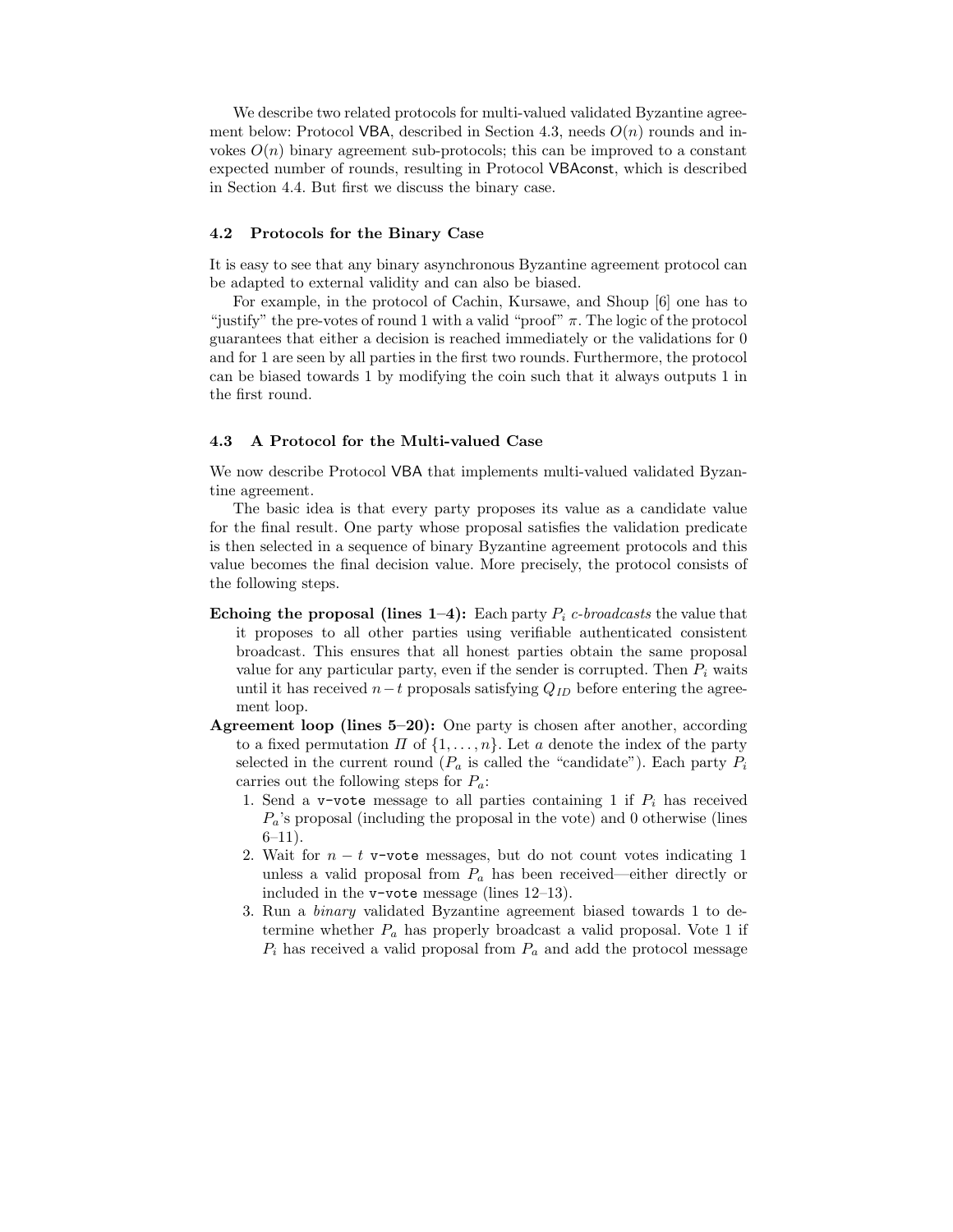```
Protocol VBA for party P_i, tag ID, and validation predicate Q_{ID}LET V_{ID|a}((v, \rho)) be the following predicate:
       V_{I\!D|a}\bigl((v,\rho)\bigr)\ \equiv\ (v=0) \,\,\hbox{or} \,\,(v = 1 and \rho completes the verifiable authenticated c-broadcast of
                   a message (v-echo, w_a) with tag ID.a.0 such that Q_{ID}(w_a) holds)
UPON RECEIVING MESSAGE (ID, in, v-propose, w):
     1: verifiably authenticatedly c-broadcast message (v=echo, w) tagged
           with ID|vcbc.i.0
     2: w_j \leftarrow \perp \qquad (1 \leq j \leq n)3: wait for n - t messages (v-echo, w_j) to be c-delivered with tag ID|vcbc.j.0
            from distinct P_j such that Q_{ID}(w_j) holds
     4: l \leftarrow 05: repeat
     6: l \leftarrow l + 1; a \leftarrow \Pi(l)7: if w_a = \perp then
     8: send the message (ID, v\text{-vote}, a, 0, \bot) to all parties
     9: else
    10: let \rho be the message that completes the c-broadcast with tag ID|vcbc.a.0
    11: send the message (ID, v\text{-vote}, a, 1, \rho) to all parties
    12: u_j \leftarrow \perp; \rho_j \leftarrow \perp \qquad (1 \leq j \leq n)13: wait for n - t messages (ID, v-vote, a, u_j, \rho_j) from distinct P_j such
              that V_{ID|a}((u_j, \rho_j)) holds
    14: if there is some u_j = 1 then
    15: v \leftarrow (1, \rho_j)16: else
    17: v \leftarrow (0, \perp)18: propose v for ID|a in binary validated Byzantine agreement biased
              towards 1, with predicate V_{ID|a}19: wait for the agreement protocol to decide some (b, \sigma) for ID|a20: until b = 121: if w_a = \perp then
    22: use \sigma to complete the verifiable authenticated c-broadcast with tag
              ID|vcbc.a.0 and c-deliver (ID, v=echo, w_a)23: output (ID, out, v\text{-decide}, w_a)24: halt
```
Figure 1: Protocol VBA for multi-valued validated Byzantine agreement.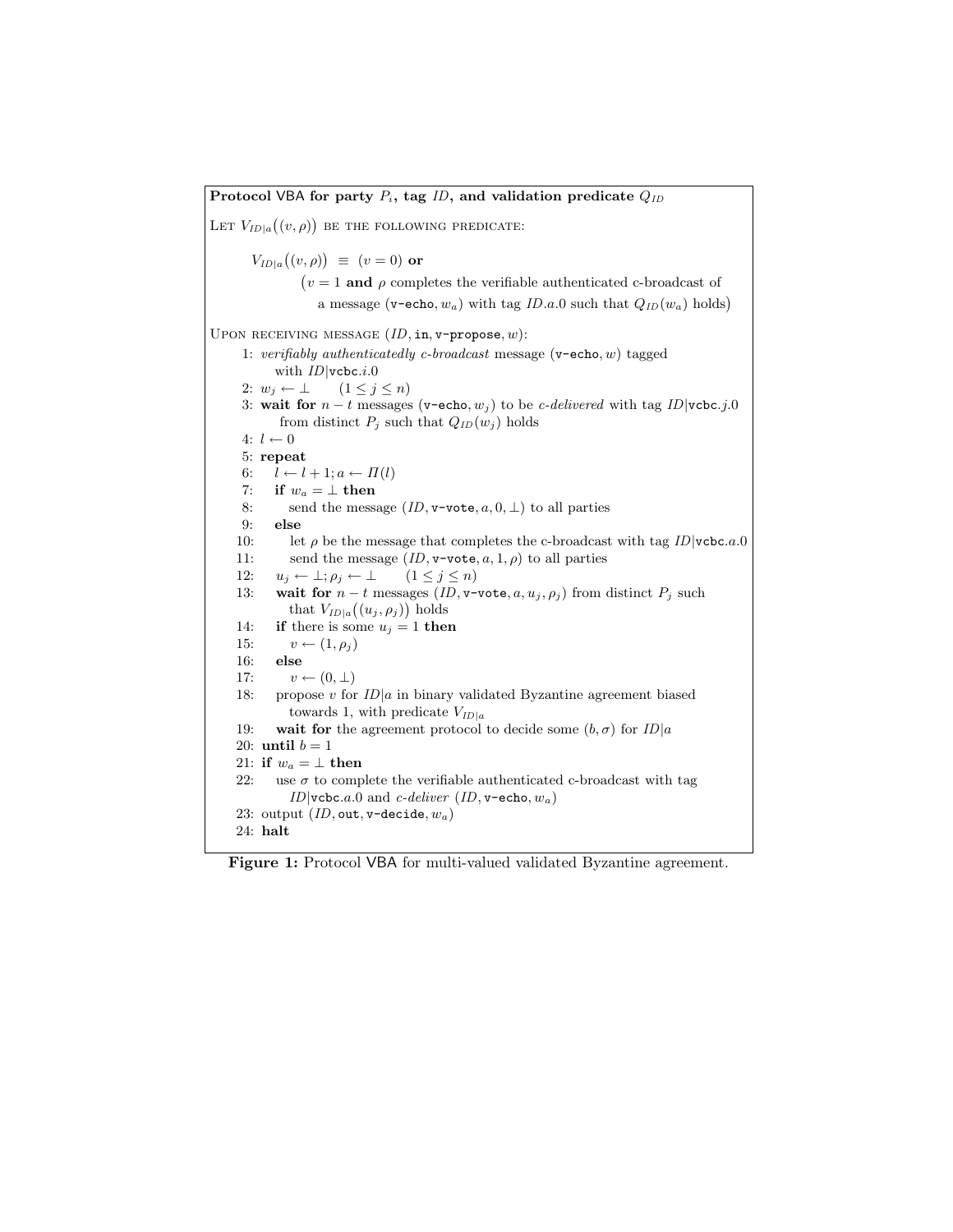that completes the verifiable broadcast of  $P_a$ 's proposal to validate this vote. Otherwise, if  $P_i$  has received  $n - t$  v-vote messages containing 0, vote 0; no additional information is needed. If the agreement decides 1, exit from the loop (lines 14–20).

Delivering the chosen proposal (lines  $21-24$ ): If  $P_i$  has not yet c-delivered the broadcast by the selected candidate, obtain the proposal from the value returned by the Byzantine agreement.

The full protocol is shown in Figure 1.

Theorem 1. Given a protocol for biased binary validated Byzantine agreement and a protocol for verifiable authenticated consistent broadcast, Protocol VBA provides multi-valued validated Byzantine agreement for  $n > 3t$ .

The message complexity of Protocol VBA is  $O(tn^2)$  if Protocol VCBC [5] is used for verifiable consistent broadcast and the binary validated Byzantine agreement is implemented according to Section 4.2.

If all parties propose v and  $\pi$  that are together no longer than L bits, the communication complexity in the above case is  $O(n^2(tK + L))$ , assuming the length of a threshold signature and a signature share is at most  $K$  bits. For a constant fraction of corrupted parties, however, both values are cubic in n.

#### 4.4 A Constant-round Protocol for Multi-valued Agreement

In this section we present Protocol VBAconst, which is an improvement of the protocol in the previous section that guarantees termination within a constant expected number of rounds. The drawback of Protocol VBA above is that the adversary knows the order  $\Pi$  in which the parties search for an acceptable candidate, i.e., one that has broadcast a valid proposal. Although at least one third of all parties are guaranteed to be accepted, the adversary can choose the corruptions and schedule messages such that none of them is examined early in the agreement loop.

The remedy for this problem is to choose  $\Pi$  randomly during the protocol after making sure that enough parties are already committed to their votes on the candidates. This is achieved in two steps. First, one round of commitment exchanges is added before the agreement loop. Each party must commit to the votes that it will cast by broadcasting the identities of the  $n - t$  parties from which it has received valid v-echo messages (using at least authenticated consistent broadcast). Honest parties will later only accept v-vote messages that are consistent with these commitments. The second step is to determine the permutation  $\Pi$  using a threshold coin-tossing scheme that outputs a pseudo-random value, after enough votes are committed. Taken together, these steps ensure that the fraction of parties which are guaranteed to be accepted are distributed randomly in  $\Pi$ , causing termination in a constant expected number of rounds.

The details of Protocol VBAconst are described in Figure 2 as modifications to Protocol VBA.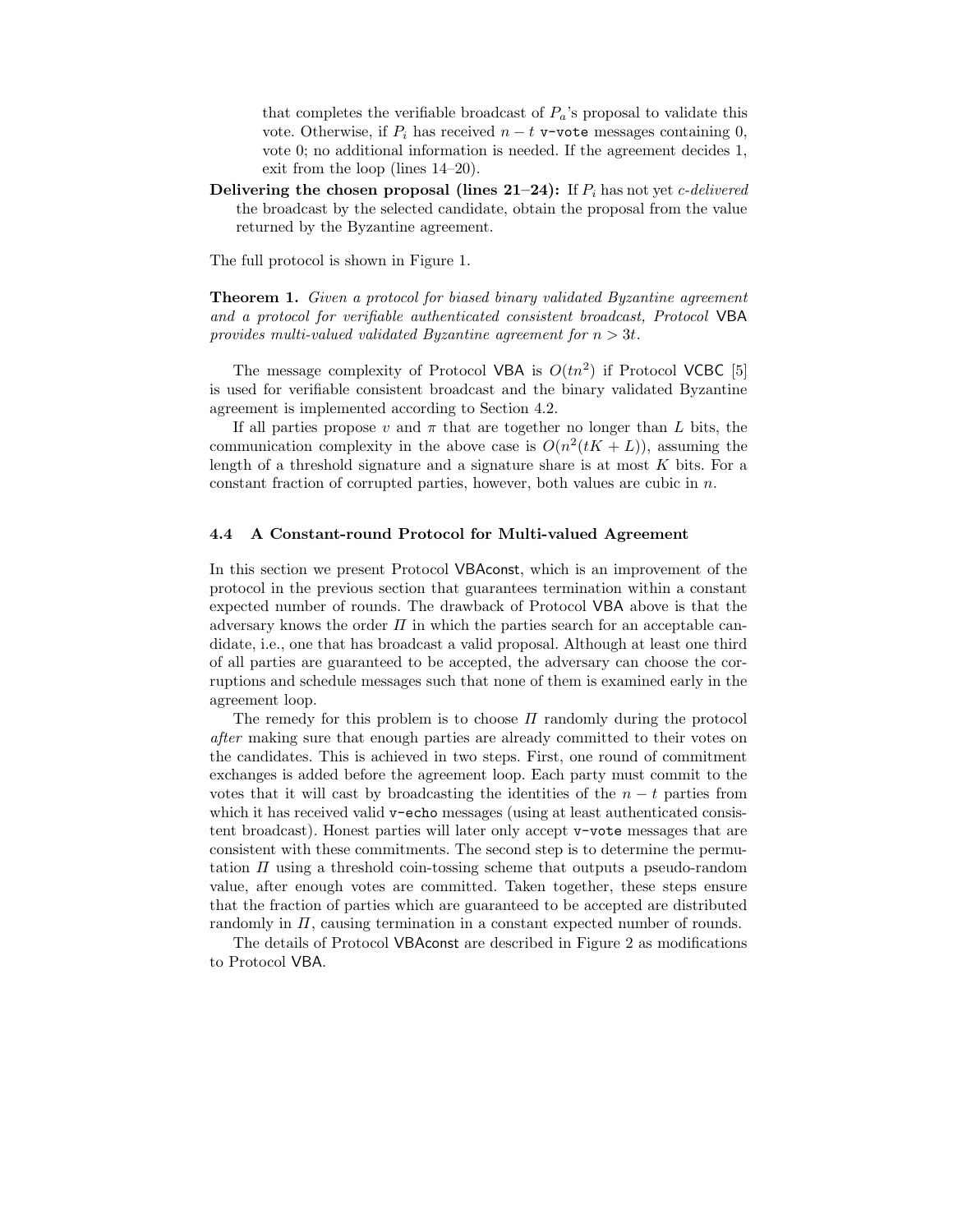#### Protocol VBAconst for party  $P_i$ , tag ID, and validation predicate  $Q_{ID}$

Modify Protocol VBA for party  $P_i$ , tag ID, and validation predicate  $Q_{ID}$  as follows:

- 1. Initialize and distribute the shares for an  $(n, t+1)$ -threshold coin-tossing scheme  $C_1$ with  $k''$ -bit outputs during system setup. Recall that this defines a pseudorandom function  $F$ . Let  $G$  be a pseudorandom generator according to Section 2.3.
- 2. Include the following instructions between lines 3 and 4 of Protocol VBA, before entering the agreement loop:

1: 
$$
c_j \leftarrow \begin{cases} 1 & \text{if } w_j \neq \bot \\ 0 & \text{otherwise} \end{cases}
$$
  $(1 \leq j \leq n)$ 

- 2:  $C \leftarrow [c_1, \ldots, c_n]$
- 3: authenticatedly c-broadcast the message  $(v$ -commit, C) tagged with *ID*|cbc.i.0 4:  $C_i \leftarrow \perp$   $(1 \leq j \leq n)$
- 5: wait for  $n-t$  messages (v-commit,  $C_i$ ) to be c-delivered with tag ID|cbc.j.0 such that at least  $n - t$  entries in  $C_j$  are 1
- 6: generate a *coin share*  $\gamma$  of the coin *ID* vba and send the message  $(ID, \mathbf{v} \text{coin}, \gamma)$ to all parties
- 7: wait for  $t + 1$  v-coin messages containing shares of the coin  $ID|\texttt{vba}$  and combine these to get the value  $S = F(ID|\textbf{vba}) \in \{0,1\}^{k''}$
- 8: choose a random permutation  $\Pi$ , using the pseudorandom generator  $G$  with seed S.
- 3. Modify the condition for accepting v-vote messages (line 13) inside the agreement loop such that  $(\mathbf{v}-\mathbf{vote}, a, 0, \perp)$  from  $P_i$  is accepted only if  $C_i$  is known and  $C_i[a] = 0$ . (This involves also waiting for additional messages (v-commit,  $C_i$ ) to be c-delivered as above.)

Figure 2: Protocol VBAconst for multi-valued validated Byzantine agreement.

Theorem 2. Given a protocol for biased binary validated Byzantine agreement and a protocol for verifiable consistent broadcast, Protocol VBAconst provides multi-valued validated Byzantine agreement for  $n > 3t$  and invokes a constant expected number of binary Byzantine agreement sub-protocols.

The expected message complexity of Protocol VBAconst is  $O(n^2)$  if Protocol VCBC [5] is used for consistent verifiable broadcast and the binary validated Byzantine agreement is implemented according to Section 4.2.

If all parties propose v and  $\pi$  that are together no longer than L bits, the expected communication complexity in the above case is  $O(n^3 + n^2(K + L))$ , assuming a digital signature is K bits. The  $n^3$ -term, which results from broadcasting the commitments, has actually a very small hidden constant because the commitments can be represented as bit vectors.

## 5 Atomic Broadcast

Atomic broadcast guarantees a total order on messages such that honest parties deliver all messages with a common tag in the same order. It is well known that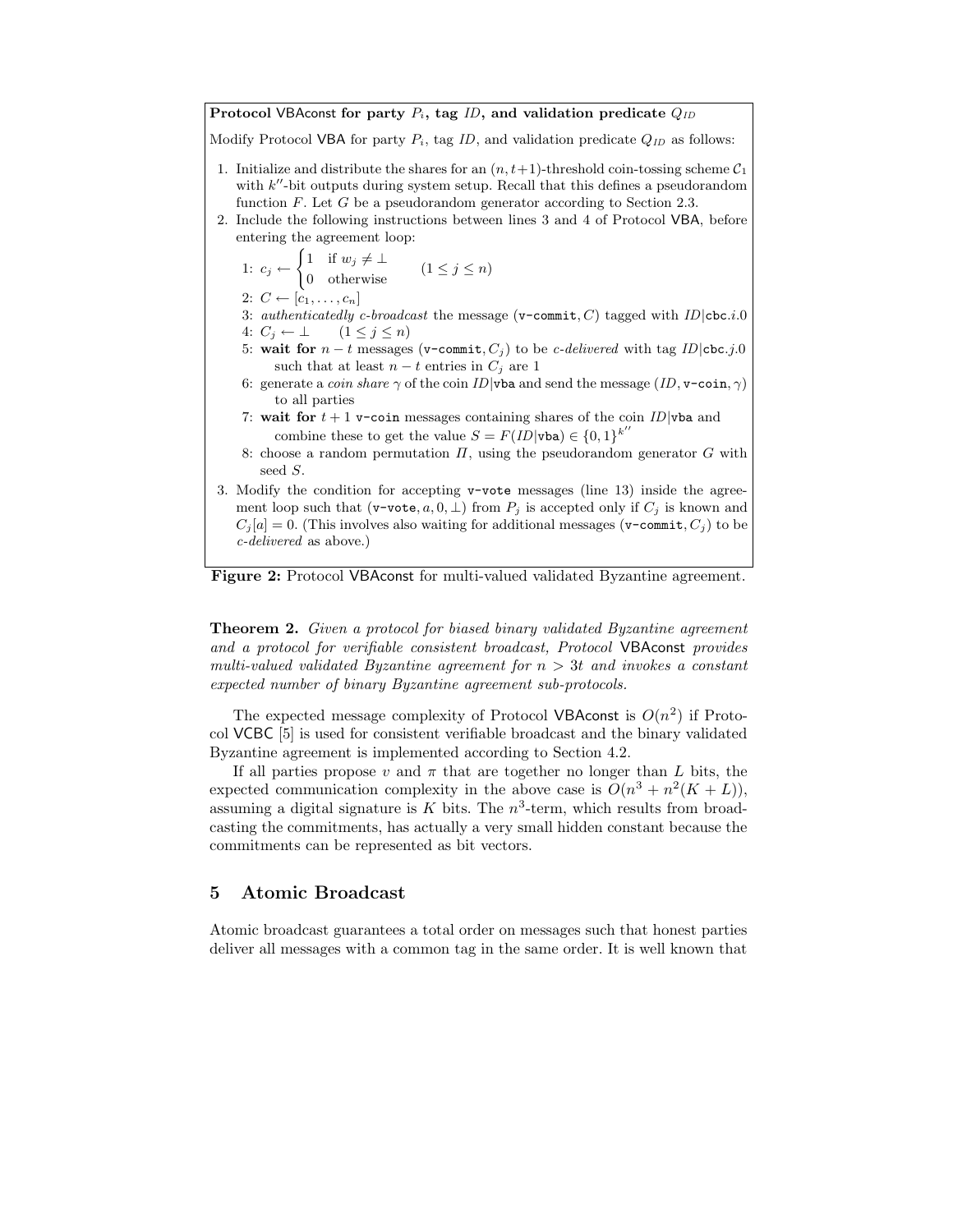protocols for atomic broadcast are considerably more expensive than those for reliable broadcast because even in the crash-fault model, atomic broadcast is equivalent to consensus [8] and cannot be solved by deterministic protocols. The atomic broadcast protocol given here builds directly on multi-valued validated Byzantine agreement from the last section.

#### 5.1 Definition

Atomic broadcast ensures that all messages broadcast with the same tag ID are delivered in the same order by honest parties; in this way, ID can be interpreted as the name of a broadcast "channel." The total order of atomic broadcast yields an implicit labeling of all messages.

An atomic broadcast is activated when the adversary delivers an input message to  $P_i$  of the form  $(ID, in, \texttt{a-broadcast}, m)$ , where  $m \in \{0, 1\}^*$ . When this occurs, we say  $P_i$  atomically broadcasts m with tag ID. "Activation" here refers only to the broadcast of a particular payload message; the broadcast channel ID must be opened before the first such request.

A party terminates an atomic broadcast of a particular payload by generating an output message of the form  $(ID, \text{out}, \text{a-delta})$ . In this case, we say  $P_i$ atomically delivers m with tag ID. To distinguish atomic broadcast from other forms of broadcast, we will also use the terms a-broadcast and a-deliver.

The acknowledgement mechanism needed for composition of atomic broadcast with other protocols is omitted from this extended abstract.

Again, the adversary must not request an a-broadcast of the same payload message from any particular party more than once for each ID (however, several parties may a-broadcast the same message).

Atomic broadcast protocols should be fair so that a payload message m is scheduled and delivered within a reasonable (polynomial) number of steps after it is a-broadcast by an honest party. But since the adversary may delay the sender arbitrarily and a-deliver an a priori unbounded number of messages among the remaining honest parties, we can only provide such a guarantee when at least  $t + 1$  honest parties become "aware" of m. Our definitions of validity and of fairness require actually that only after  $t + 1$  honest parties have abroadcast some payload, it will be delivered within a reasonable number of steps. This is also the reason for allowing multiple parties to a-broadcast the same payload message—a client application might be able to satisfy this precondition through external means and achieve guaranteed fair delivery in this way. Fairness can be interpreted as a termination condition for the broadcast of a particular payload m.

The efficiency condition (which ensures fast termination) for atomic broadcast differs from the protocols discussed so far because the protocol for a particular tag cannot terminate on its own. It merely stalls if no more undelivered payload messages are in the system and must be terminated externally. Thus, we cannot define efficiency using the absolute number of protocol messages generated. Instead we measure the progress of the protocol with respect to the number of messages that are *a-delivered* by honest parties. In particular, we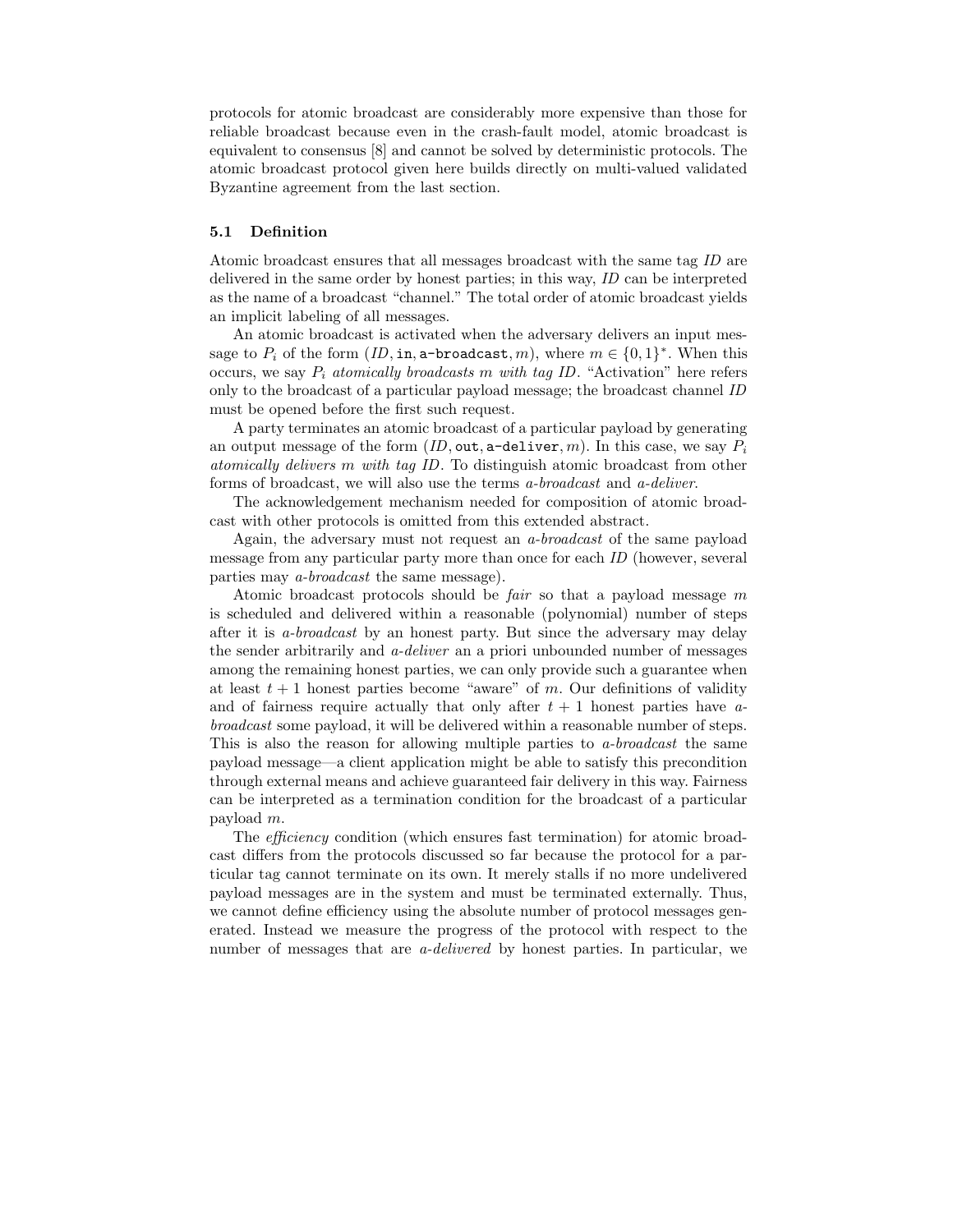require that the number of associated protocol messages does not exceed the number of a-delivered payload messages times a polynomial factor, independent of the adversary.

We say that a protocol message is associated to the atomic broadcast protocol with tag ID if and only if the message is generated by an honest party and tagged with ID or with a tag  $ID | \dots$  starting with ID. In particular, this encompasses all messages of the atomic broadcast protocol with tag ID generated by honest parties and all messages associated to basic broadcast and Byzantine agreement sub-protocols invoked by atomic broadcast.

Fairness and efficiency are defined using the number of payload messages in the "implicit queues" of honest parties. We say that a payload message  $m$  is in the implicit queue of a party  $P_i$  (for channel ID) if  $P_i$  has a-broadcast m with tag ID, but no honest party has a-delivered m tagged with ID. The system queue contains any message that is in the implicit queue of some honest party. We say that one payload message in the implicit queue of an honest party  $P_i$  is *older* than another if  $P_i$  a-broadcast the first message before it a-broadcast the second one.

When discussing implicit queues at particular points in time, we consider a sequence of events  $E_1, \ldots, E_{k^{\prime\prime\prime}}$  during the operation of the system, where each event but the last one is either an *a-broadcast* or *a-delivery* by an honest party. The phrase "at time  $\tau$ " for  $1 \leq \tau \leq k$ " refers to the point in time just *before* event  $E_{\tau}$  occurs.

Definition 5 (Atomic Broadcast). A protocol for atomic broadcast satisfies the following conditions except with negligible probability:

- Validity: There are at most t honest parties with non-empty implicit queues for some channel ID, provided the adversary opens channel ID for all honest parties and delivers all associated messages.
- Agreement: If some honest party has a-delivered m tagged with ID, then all honest parties a-deliver m tagged with ID, provided the adversary opens channel ID for all honest parties and delivers all associated messages.
- **Total Order:** Suppose an honest party  $P_i$  has a-delivered  $m_1, \ldots, m_s$  with tag ID, a distinct honest party  $P_j$  has a-delivered  $m'_1, \ldots, m'_{s'}$  with tag ID, and  $s \leq s'$ . Then  $m_l = m'_l$  for  $1 \leq l \leq s$ .
- Integrity: For all ID, every honest party a-delivers a payload message m at most once tagged with ID. Moreover, if all parties follow the protocol, then m was previously a-broadcast by some party with tag ID.
- Fairness: Fix a particular protocol instance with tag ID. Consider the system at any point in time  $\tau_0$  where there is a set T of  $t + 1$  honest parties with non-empty implicit queues, let M be the set consisting of the oldest payload message for each party in  $T$ , and let  $S_0$  denote the total number of distinct payload messages a-delivered by any honest party so far. Define a random variable U as follows: let U be the total number of distinct payload messages a-delivered by honest parties at the point in time when the first message in M is a-delivered by any honest party, or let  $U = S_0$  if this never occurs. Then  $U - S_0$  is uniformly bounded.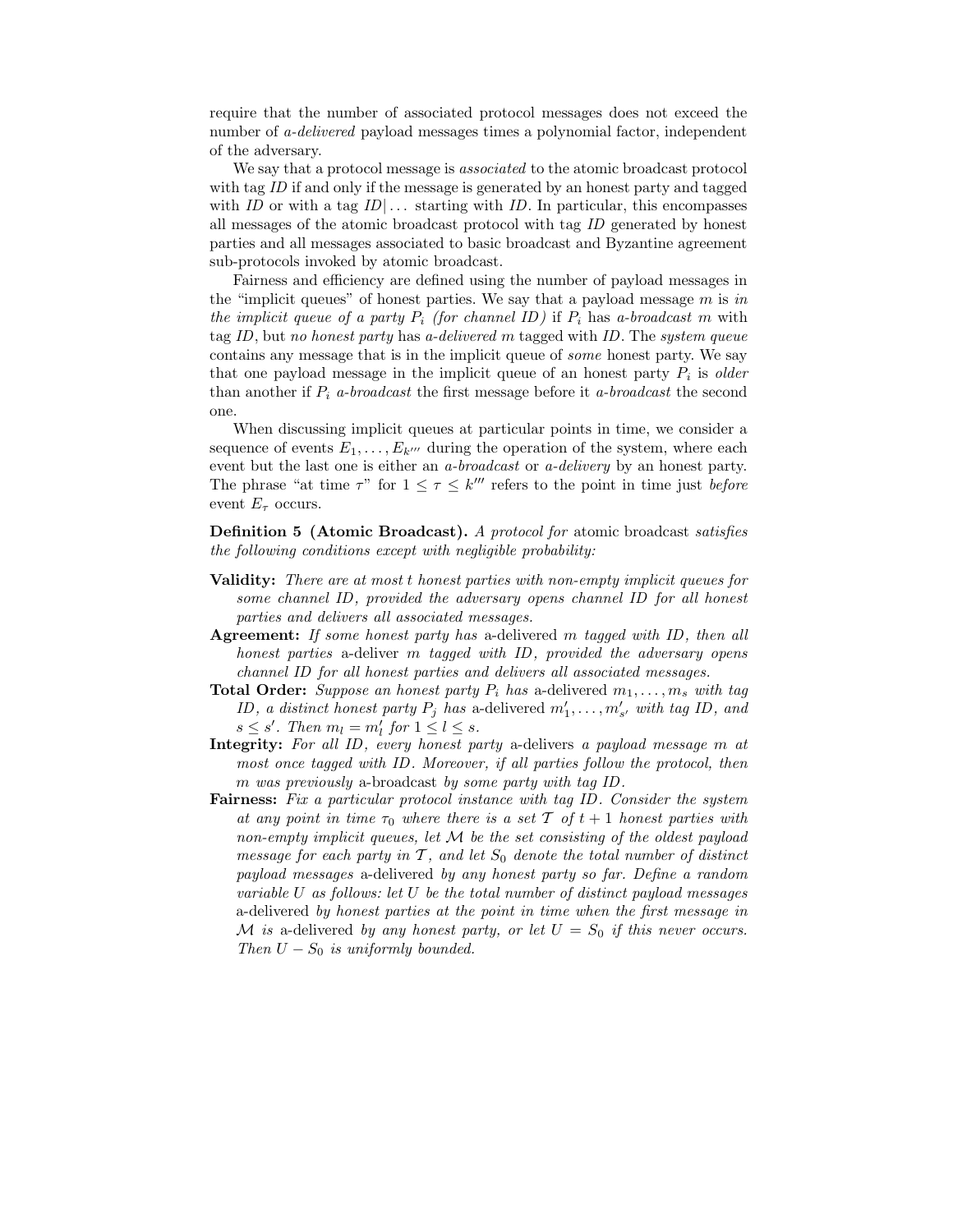**Efficiency:** For a particular protocol instance with tag ID, let X denote its communication complexity, and let Y be the total number of distinct payload messages that have been a-delivered by any honest party with tag ID. Then, at any point in time, the random variable  $X/(Y + 1)$  is probabilistically uniformly bounded.

#### 5.2 A Protocol for Atomic Broadcast

Our Protocol ABC for atomic broadcast uses a secure digital signature scheme  $S$  and proceeds as follows. Each party maintains a FIFO queue of not yet  $a$ delivered payload messages. Messages received to a-broadcast are appended to this queue whenever they are received. The protocol proceeds in asynchronous global rounds, where each round  $r$  consists of the following steps:

- 1. Send the first payload message w in the current queue to all parties, accompanied by a digital signature  $\sigma$  in an a-queue message.
- 2. Collect the a-queue messages of  $n t$  distinct parties and store them in a vector W, and propose W for validated Byzantine agreement.
- 3. Perform multi-valued Byzantine agreement with validation of a vector of tuples  $W = [(w_1, \sigma_1), \ldots, (w_n, \sigma_n)]$  through the predicate  $Q_{ID|\textbf{abc},r}(W)$  which is true if and only if for at least  $n - t$  distinct tuples j, the string  $\sigma_i$  is a valid S-signature on  $(ID, a$ -queue,  $r, j, w_j)$  by  $P_i$ .
- 4. After deciding on a vector V of messages, deliver the union of all payload messages in V according to a deterministic order; proceed to the next round.

In order to ensure liveness of the protocol, there are actually two ways in which the parties move forward to the next round: when a party receives an abroadcast input message (as stated above) and when a party with an empty queue receives an a-queue message of another party pertaining to the current round. If either of these two messages arrive and contain a yet undelivered payload message, and if the party has not yet sent its own a-queue message for the current round, then it enters the round by appending the payload to its queue and sending an a-queue message to all parties.

The detailed description of Protocol ABC is given in Figure 3. The FIFO queue q is an ordered list of values (initially empty). It is accessed using the operations append, remove, and first, where append $(q, m)$  inserts m into q at the end, remove $(q, m)$  removes m from q (if present), and first $(q)$  returns the first element in q. The operation  $m \in q$  tests if an element m is contained in q.

A party waiting at the beginning of a round simultaneously waits for an a-broadcast and an a-queue message containing some  $w \notin d$  in line 2. If it receives an  $a-broadcast$  request, the payload  $m$  is appended to  $q$ . If only a suitable a-queue protocol message is received, the party makes  $w$  its own message for the round, but does not append it to  $q$ .

Theorem 3. Given a protocol for multi-valued validated Byzantine agreement and assuming  $S$  is a secure signature scheme, Protocol ABC provides atomic broadcast for  $n > 3t$ .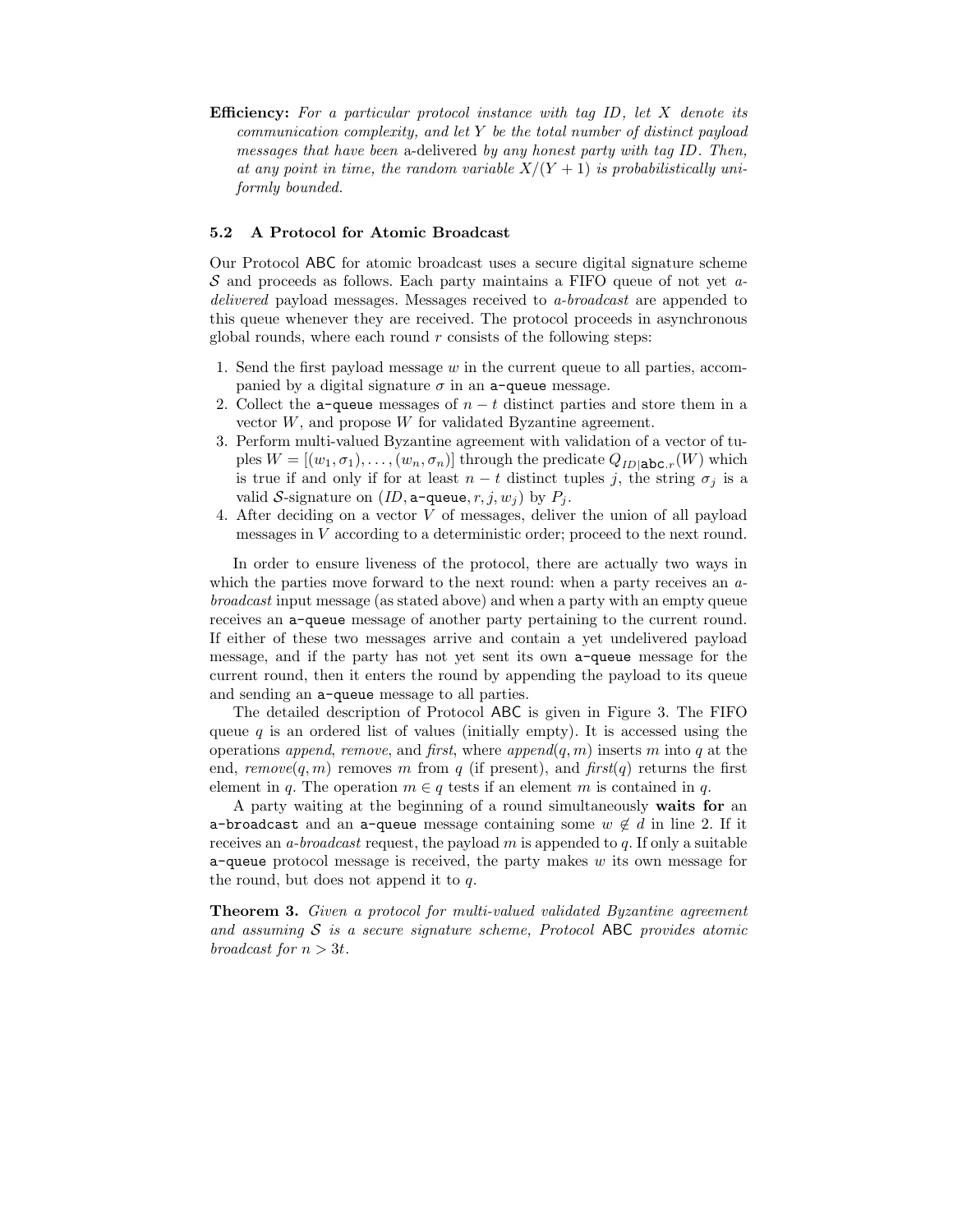```
Protocol ABC for party P_i and tag ID
LET Q_{ID|\textbf{abc},r} be the following predicate:
        Q_{ID|\textbf{abc},r}((w_1,\sigma_1),\ldots,(w_n,\sigma_n))] \equiv \text{ for at least } n-t \text{ distinct } j, \sigma_j \text{ is a valid }S-signature by P_j on (ID, a-queue, r, j, w_j)INITIALIZATION:
       q \leftarrow [] {FIFO queue of messages to a-broadcast}
       d \leftarrow \emptyset {set of a-delivered messages}
       r \leftarrow 0 {current round}
UPON RECEIVING MESSAGE (ID, in, a-broadcast, m):
       if m \notin d and m \notin q then
          append(q, m)Forever:
      1: w_j \leftarrow \bot; \sigma_j \leftarrow \bot \qquad (1 \leq j \leq n)2: wait for q \neq \emptyset or a message (ID, \texttt{a-queue}, r, l, w_l, \sigma_l) received from P_lsuch that w_l \notin d and \sigma_l is a valid signature from P_l3: if q \neq || then
      4: w \leftarrow \text{first}(q)5: else
      6: w \leftarrow w_l7: compute a digital signature \sigma on (ID, \mathbf{a}-queue, r, i, w)8: send the message (ID, a-queue, r, i, w, \sigma) to all parties
      9: wait for n - t messages (ID, a-queue, r, j, w_j, \sigma_j) such that \sigma_j is a valid
            signature from P_i (including the message from P_i above)
    10: W \leftarrow [(w_1, \sigma_1), \ldots, (w_n, \sigma_n)]11: propose W for multi-valued validated Byzantine agreement for ID | \texttt{abc}.rwith predicate Q_{ID|\textbf{abc},r}12: wait for the validated Byzantine agreement protocol to decide some
            V = [(v_1, \tau_1), \ldots, (v_n, \tau_n)] for ID abc.r
     13: b \leftarrow \bigcup_{j=1}^n v_j14: for m \in (b \setminus d), in some deterministic order do
    15: output (ID, out, a\n-deliver, m)16: d \leftarrow d \cup \{m\}17: remove(q, m)18: r \leftarrow r + 1
```
Figure 3: Protocol ABC for atomic broadcast using multi-valued validated Byzantine agreement.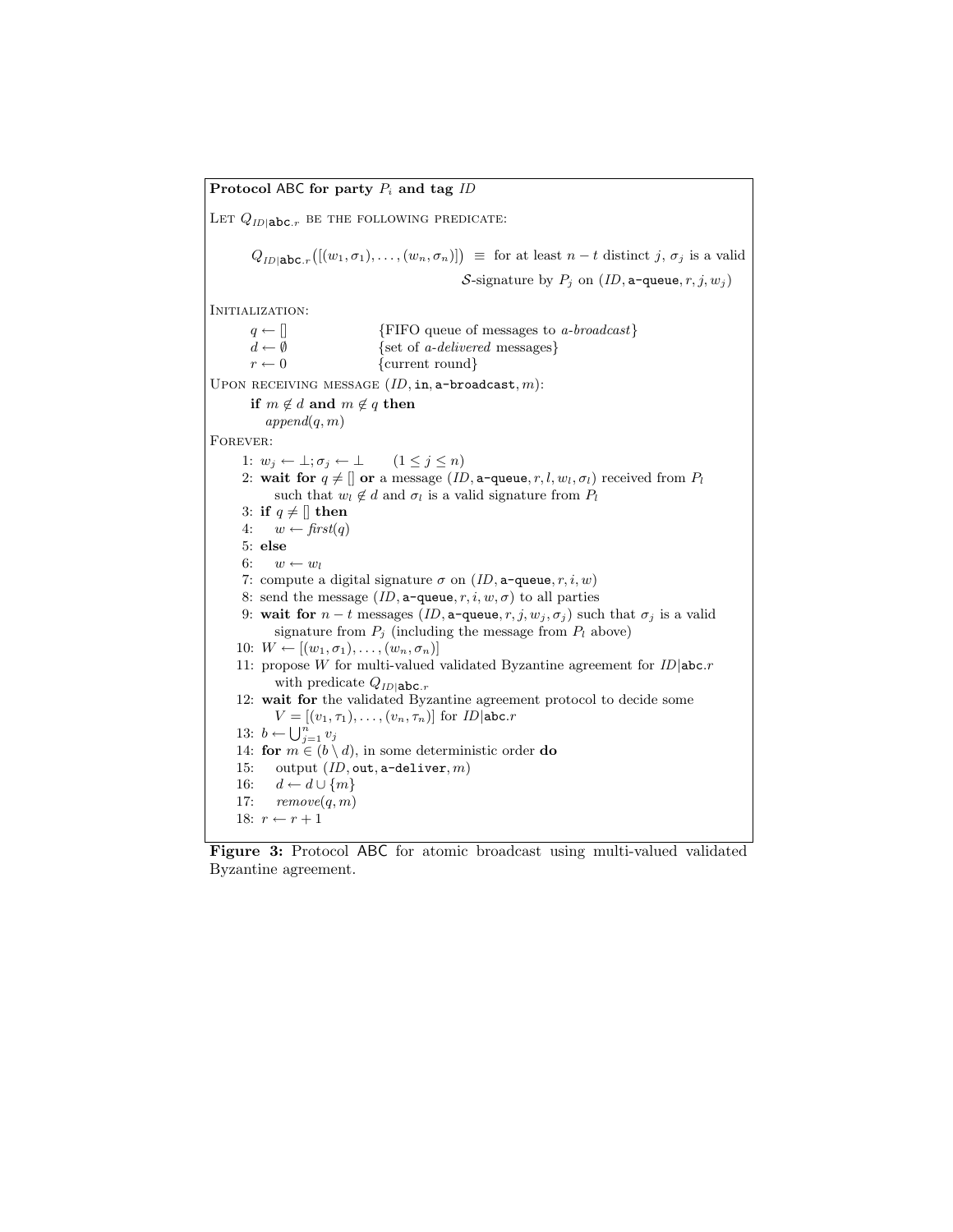The message complexity of Protocol ABC to broadcast one payload message m is dominated by the number of messages in the multi-valued validated Byzantine agreement; the extra overhead for atomic broadcast is only  $O(n^2)$  messages. The same holds for the communication complexity, but the proposed values have length  $O(n(|m| + K))$ , assuming digital signatures of length K bits.

With Protocol VBAconst from Section 4.4, the total expected message complexity is  $O(n^2)$  and the expected communication complexity is  $O(n^3|m|)$  for an atomic broadcast of a single payload message.

## 6 Secure Causal Atomic Broadcast

Secure causal atomic broadcast is a useful protocol for building secure applications that use state machine replication in a Byzantine setting. It provides atomic broadcast, which ensures that all recipients receive the same sequence of messages, and also guarantees that the payload messages arrive in an order that maintains "input causality," a notion introduced by Reiter and Birman [17]. Informally, input causality ensures that a Byzantine adversary may not ask the system to deliver any payload message that depends in a meaningful way on a yet undelivered payload sent by an honest client. This is very useful for delivering client requests to a distributed service in applications that require the contents of a request to remain secret until the system processes it. Input causality is related to the standard causal order, which goes back to Lamport [11]; causality is a useful safety property for distributed systems with crash failures, but is actually not well defined in the Byzantine model [10].

Input causality can be achieved if the sender encrypts a message to broadcast with the public key of a threshold cryptosystem for which all parties share the decryption key [17]. The ciphertext is then broadcast using an atomic broadcast protocol; after delivering it, all parties engage in an additional round to recover the message from the ciphertext.

The definition and an implementation of secure causal atomic broadcast on top of atomic broadcast can be found in the full version [5].

# References

- 1. M. Ben-Or and R. El-Yaniv, "Interactive consistency in constant time." Manuscript, 1991.
- 2. M. Ben-Or, R. Canetti, and O. Goldreich, "Asynchronous secure computation," in Proc. 25th Annual ACM Symposium on Theory of Computing (STOC), 1993.
- 3. P. Berman and J. A. Garay, "Randomized distributed agreement revisited," in Proc. 23th International Symposium on Fault-Tolerant Computing (FTCS-23), pp. 412–419, 1993.
- 4. G. Bracha and S. Toueg, "Asynchronous consensus and broadcast protocols," Journal of the ACM, vol. 32, pp. 824–840, Oct. 1985.
- 5. C. Cachin, K. Kursawe, F. Petzold, and V. Shoup, "Secure and efficient asynchronous broadcast protocols." Cryptology ePrint Archive, Report 2001/006, Mar. 2001. http://eprint.iacr.org/.